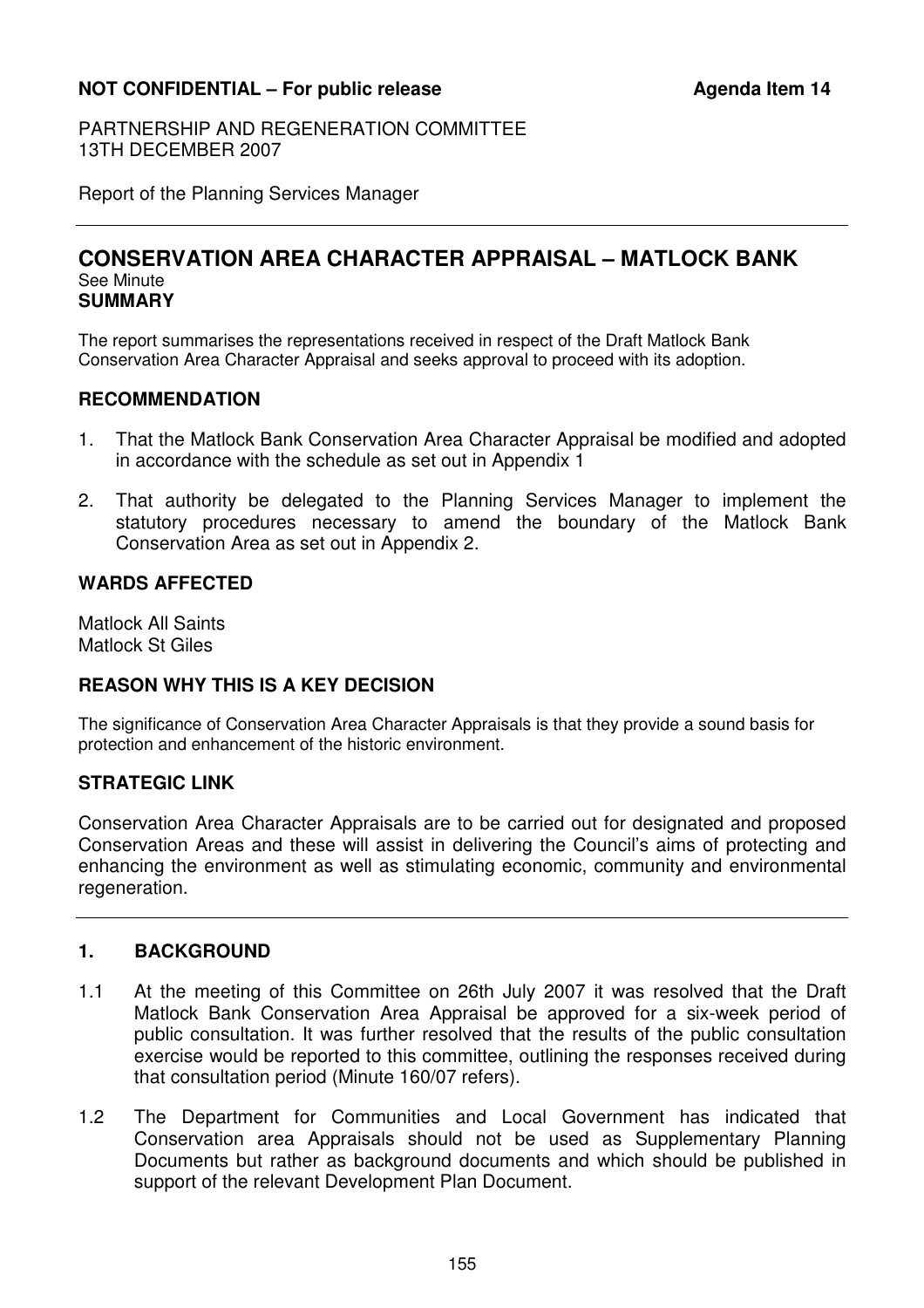- 1.3 The Draft Appraisal was subject to public consultation between 23rd August and 4th October 2007. Copies of the draft document were distributed to key stakeholders such as Matlock Town Council, Matlock Civic Association, Ward members for All Saints and St. Giles, Derbyshire County Council (Conservation and Highways Departments) and local residents.
- 1.4 All residents/owners directly affected by the proposals to include and exclude land/buildings from the existing Matlock Bank Conservation Area boundary were sent individual letters of notification. The documents were also available on the District Council's website and at the Council's Offices in Matlock and Ashbourne. A public meeting was held in the Town Hall on Wednesday 5th September 2007. The meeting was advertised locally by poster and in the press via a public notice. Around a dozen individuals attended the public meeting.

# **2. REPORT**

- 2.1 Representations were received from a total of 3 objectors Matlock Civic Association, and two local residents. The Schedule at Appendix 1 summarises each representation and provides Officer comments and recommendations.
- 2.2 Although no objections were received regarding the proposed addition to the Conservation Area, objections were made in relation to properties on Smedley Street being excluded from the Conservation Area. It is considered that as these properties were constructed prior to designation of the Conservation Area in 1986 and are not included in the list of negative elements as defined in the Conservation Area Appraisal, the boundary in this location is retained as currently designated (See Appendix 2).
- 2.3 It is, therefore, recommended that the Matlock Bank Conservation Area Character Appraisal be modified in accordance with the recommendations set out in Appendix 1.
- 2.4 In order to amend the Matlock Bank Conservation Area boundary as shown in Appendix 2, it is recommended that the Planning Services Manager be delegated authority to implement the necessary statutory procedures.

## **3. RISK ASSESSMENT**

3.1 Legal

 **The report proposes actions which fall within the Town and Country Planning Act 1990 and PPG15. The legal risk is, therefore, low.** 

**3.2** Financial

 **There are no financial risks arising from this report.** 

3.3 Corporate Risk

 **There is no corporate risk arising from the report at this stage.** 

#### **4. OTHER CONSIDERATIONS**

In preparing this report the relevance of the following factors has also been considered: prevention of crime and disorder, equality of opportunity, environmental, health, legal and human rights, financial, personnel and property considerations.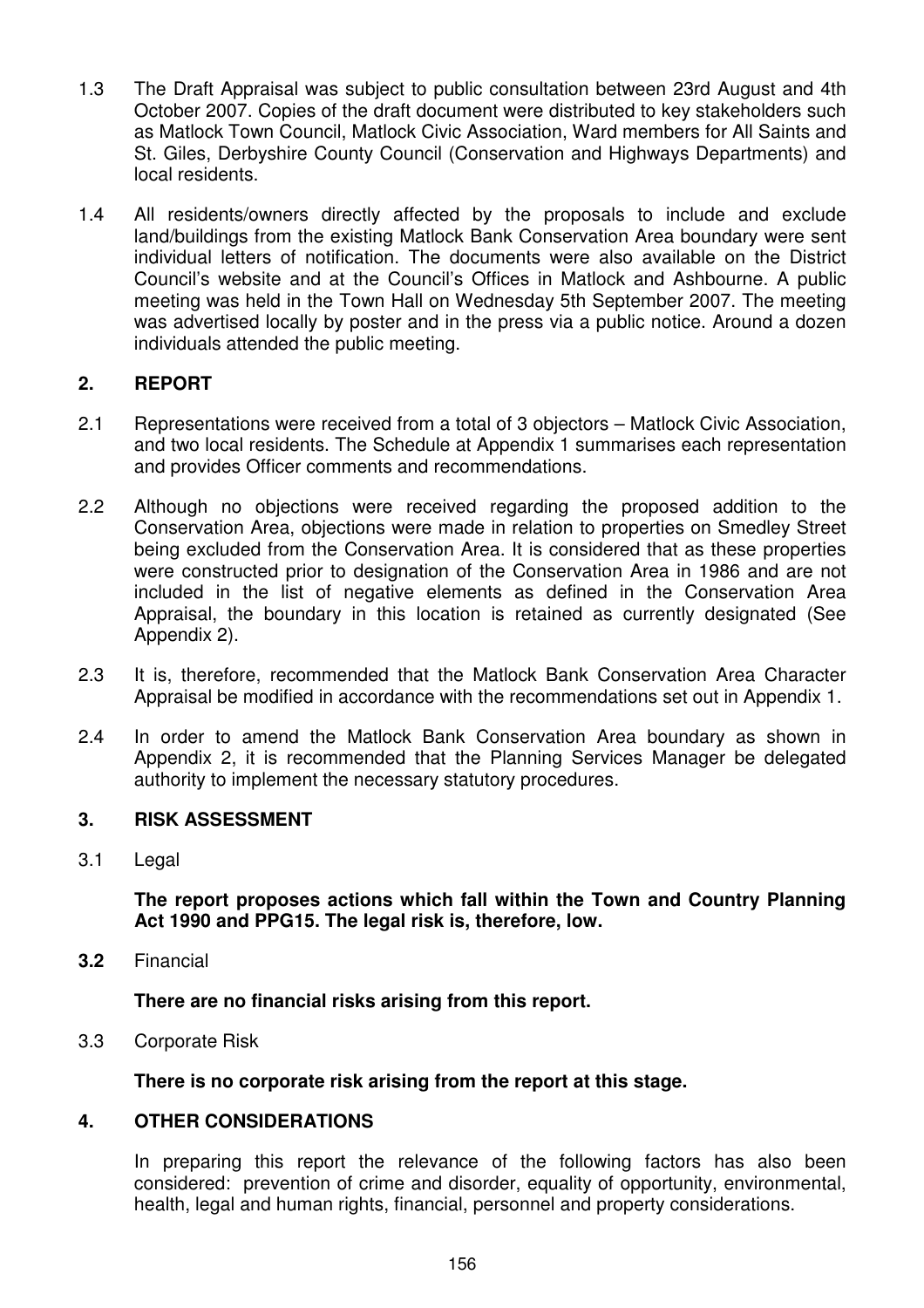## **5. CHAIRMAN'S COMMENT**

Following an extensive consultation process, the District Council has reacted in a positive way to public comment and I look forward to hearing the Committee's opinion on this document.

#### **6. CONTACT INFORMATION**

 **Tanya Shaw Telephone: 01629 761250 e-mail: tanya.shaw@derbyshiredales.gov.uk** 

## **7. BACKGROUND PAPERS**

| Description                                                        | Date                |
|--------------------------------------------------------------------|---------------------|
| Reports to P&R                                                     | 14th April 2003 and |
|                                                                    | 16th September 2004 |
| Planning Policy Guidance Note 15 : Planning and the 1994           |                     |
| Historic Environment - DoE & DNH                                   |                     |
| Guidance on Conservation Area Character Appraisals - 1997 and 2006 |                     |
| English Heritage                                                   |                     |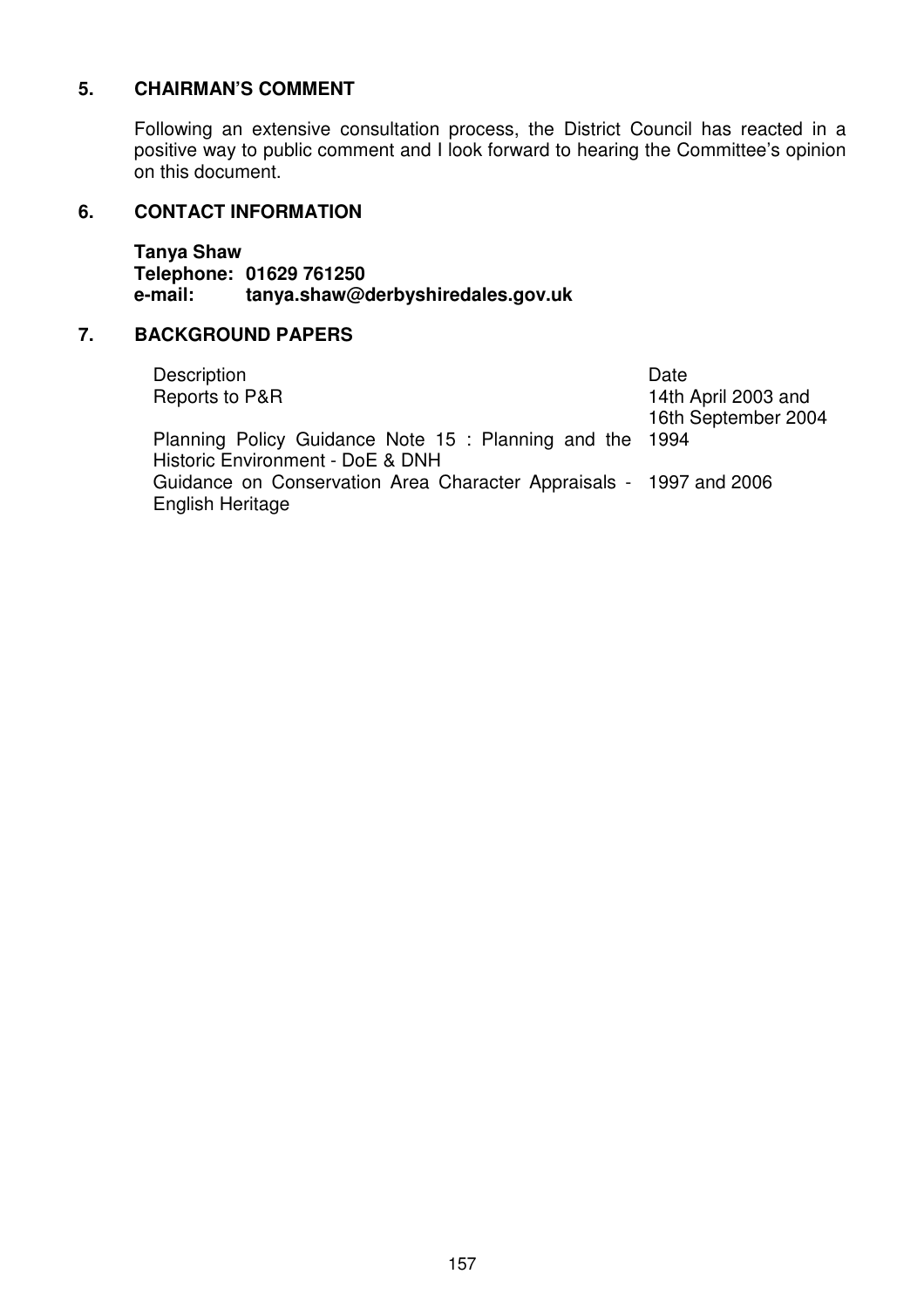APPENDIX 1

# **Matlock Bank Conservation Area Boundary**

Representations received during consultation period 23<sup>rd</sup> August to 4<sup>th</sup> October 2007)

| No.          | Objector                                             | <b>Summary of Representation</b>                                                                                                                                                                                                                                                                        | <b>Officer Comments and Recommendation</b>                                                                                                                                                                                                                                                                                                                                                                                                                             |
|--------------|------------------------------------------------------|---------------------------------------------------------------------------------------------------------------------------------------------------------------------------------------------------------------------------------------------------------------------------------------------------------|------------------------------------------------------------------------------------------------------------------------------------------------------------------------------------------------------------------------------------------------------------------------------------------------------------------------------------------------------------------------------------------------------------------------------------------------------------------------|
| 1.           | <b>Matlock</b><br>Civic<br>Association               | Congratulate those responsible on the production of<br>a well researched and comprehensive document.<br>Consider some editing would be worthwhile as there<br>is a certain amount of repetition.                                                                                                        | Comments:<br>Noted. Possible areas of repetition have not been identified by<br>the author. However it is inevitable that a document of this nature<br>will have a certain amount of repetition, as there is a degree of<br>overlap between chapters. It is intended as a working document,<br>where separate chapters may be read in isolation and therefore a<br>small amount of repetition is preferable to a lack of<br>comprehensive coverage.<br>Recommendation: |
|              |                                                      |                                                                                                                                                                                                                                                                                                         | No change to the document.                                                                                                                                                                                                                                                                                                                                                                                                                                             |
| $\mathbf{2}$ | <b>Matlock</b><br>Civic<br>Association               | A date on the document would be useful so that in<br>the future, changes can be assessed.                                                                                                                                                                                                               | Comments:<br><b>Noted</b>                                                                                                                                                                                                                                                                                                                                                                                                                                              |
|              |                                                      |                                                                                                                                                                                                                                                                                                         | Recommendation:                                                                                                                                                                                                                                                                                                                                                                                                                                                        |
|              |                                                      |                                                                                                                                                                                                                                                                                                         | Date to be added to document.                                                                                                                                                                                                                                                                                                                                                                                                                                          |
| 3            | <b>Matlock</b><br><b>Civic</b><br><b>Association</b> | Changes in the boundary are fairly obvious<br>proposals which MCA support.                                                                                                                                                                                                                              | Comments:<br><b>Noted</b>                                                                                                                                                                                                                                                                                                                                                                                                                                              |
|              |                                                      |                                                                                                                                                                                                                                                                                                         | Recommendation:<br>No change to boundary in relation to this comment.                                                                                                                                                                                                                                                                                                                                                                                                  |
| 4            | <b>Matlock</b><br><b>Civic</b><br><b>Association</b> | Main purpose of document is to help in the control<br>of new development and alterations to existing<br>buildings to help retain the character of the area. A<br>more definitive 'do's and don'ts' check list would<br>help people considering changes and planning<br>officers reviewing applications. | Comments:<br>The document is meant to be an appraisal of the special qualities<br>of the character and appearance of the conservation area.<br>However, the leaflet which will follow this appraisal will identify<br>'do's and don'ts' in relation to design criteria (see point 6 below).<br>However, the leaflet can only provide a 'broad-brush' approach<br>and cannot prescribe for every eventuality.<br>Recommendation:                                        |
|              |                                                      |                                                                                                                                                                                                                                                                                                         | No change to document.                                                                                                                                                                                                                                                                                                                                                                                                                                                 |
| 5.           | <b>Matlock</b><br>Civic<br><b>Association</b>        | Negative and neutral factors show no indication of<br>how they might be improved. Suggest a programme<br>of proposed enhancement works should be<br>included and a budget identified to make a start on                                                                                                 | Comments:<br>The document is meant to be an appraisal of the special qualities<br>of the character and appearance of the conservation area which<br>includes those factors which have a negative and neutral effect                                                                                                                                                                                                                                                    |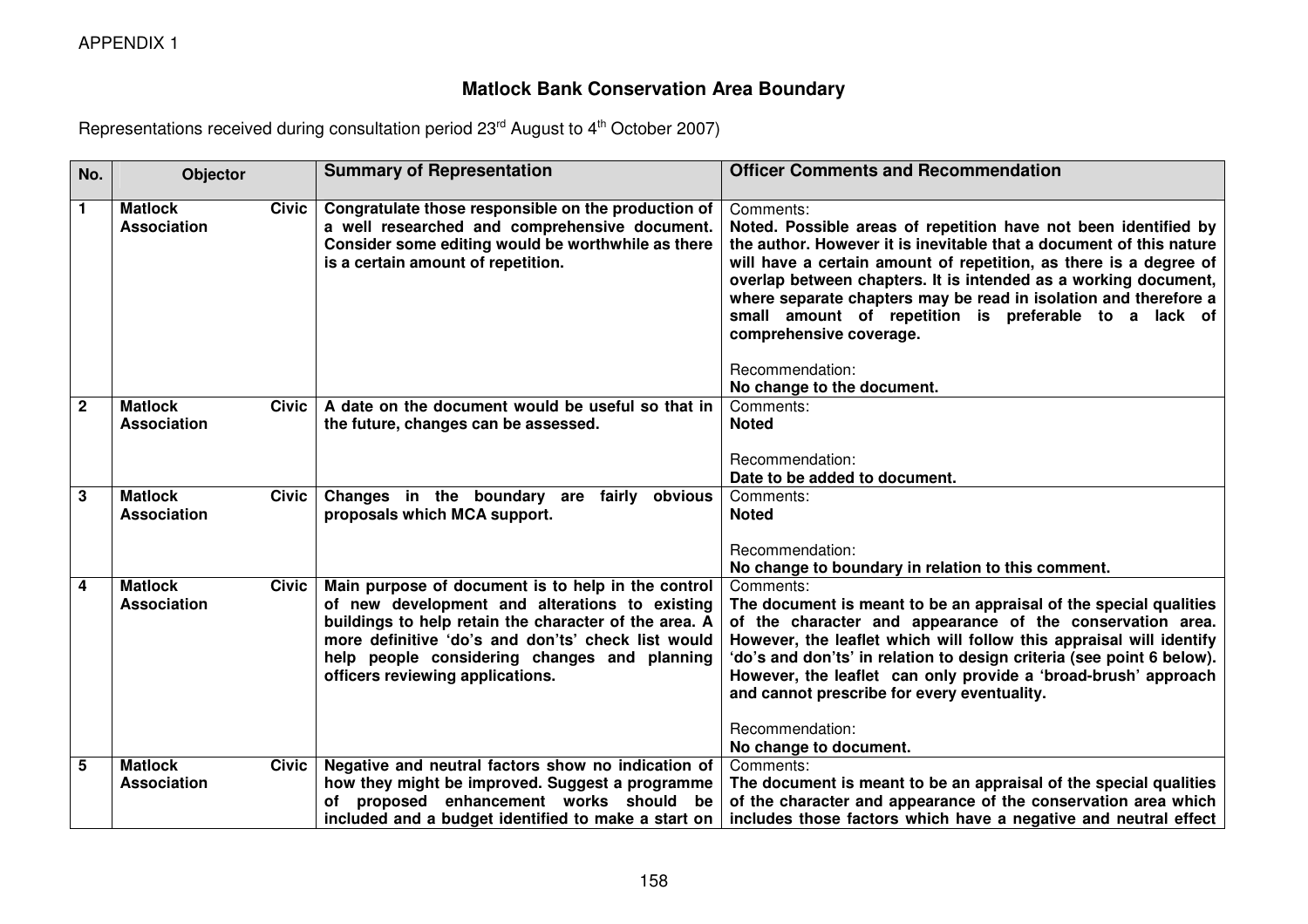|                 |                                                                         | implementation. In some cases other public<br>authorities could be approached to seek their action<br>to make improvements.                                                                                                                                                                                                                                                                                                                                                   | on the area. Recommendations for enhancement of the<br>environment based on these factors should be included within a<br>'Conservation Area Management Plan'. At the present time, there<br>are no resources to progress this additional document.<br>Recommendation:<br>No change to document. |
|-----------------|-------------------------------------------------------------------------|-------------------------------------------------------------------------------------------------------------------------------------------------------------------------------------------------------------------------------------------------------------------------------------------------------------------------------------------------------------------------------------------------------------------------------------------------------------------------------|-------------------------------------------------------------------------------------------------------------------------------------------------------------------------------------------------------------------------------------------------------------------------------------------------|
| $6\phantom{1}6$ | <b>Matlock</b><br><b>Civic</b><br><b>Association</b>                    | A simple well illustrated leaflet could be produced<br>and distributed to all households in the area. This<br>will be time and money well spent as it will improve<br>the standard of planning applications submitted and<br>reduce caseworkers time spent dealing with poor<br>applications. Many unfortunate changes happen<br>without requiring planning permission which could<br>have been avoided if those concerned had been<br>better informed.                       | Comments:<br>Conservation Area leaflets are proposed for each area where a<br>conservation area appraisal has been produced and a leaflet will<br>be produced in due course.<br>Recommendation:<br>No change to document.                                                                       |
| $\overline{7}$  | <b>John Mallender</b><br><b>Jackson Tor House.</b><br>(verbal comments) | Jackson Tor House, Jackson Road was originally<br>two separate hydros - Jackson House Hydro and<br>Tor House Hydro. Tor House Hydro eventually<br>closed and was demolished and Jackson House<br>Hydro closed and became Abbey Hotel which then<br>changed to Jackson Tor House. Jackson House<br>Hydro and Tor House Hydro never merged as the<br>document states and Jackson House Hydro was<br>built in 1862 not 1857.                                                     | Comments:<br>Noted.<br>Recommendation:<br>Relevant changes will be made to the text within the appraisal.                                                                                                                                                                                       |
| 8               | John Green<br><b>159 Smedley Street</b>                                 | Objects to exclusion of his property from the<br>Matlock Bank CA. No.s 159 to 165 are proposed for<br>exclusion but the wall forming the northern<br>boundary of the properties has remained within the<br>Conservation Area. Considers all five properties<br>should remain included.                                                                                                                                                                                        | Comments:<br>Noted. Comments are pertinent.<br>Recommendation:<br>Consider boundary should be amended to retain properties<br>within Conservation Area.                                                                                                                                         |
| 9               | <b>John Green</b><br><b>159 Smedley Street</b>                          | If conservation area status is based on particular<br>features then the new boundary should include<br>No.159 Smedley Street as the western wall of the<br>property is the old, dry stone, field boundary wall,<br>whilst the eastern wall is a modern red brick<br>dividing wall which was built when the field was<br>converted into gardens. The west wall forms part of<br>the old stone constructions, which include the<br>converted barn on Woolley Road, the original | Comments:<br>Noted. Comments are pertinent.<br>Recommendation:<br>Consider boundary should be amended to retain properties<br>within Conservation Area                                                                                                                                          |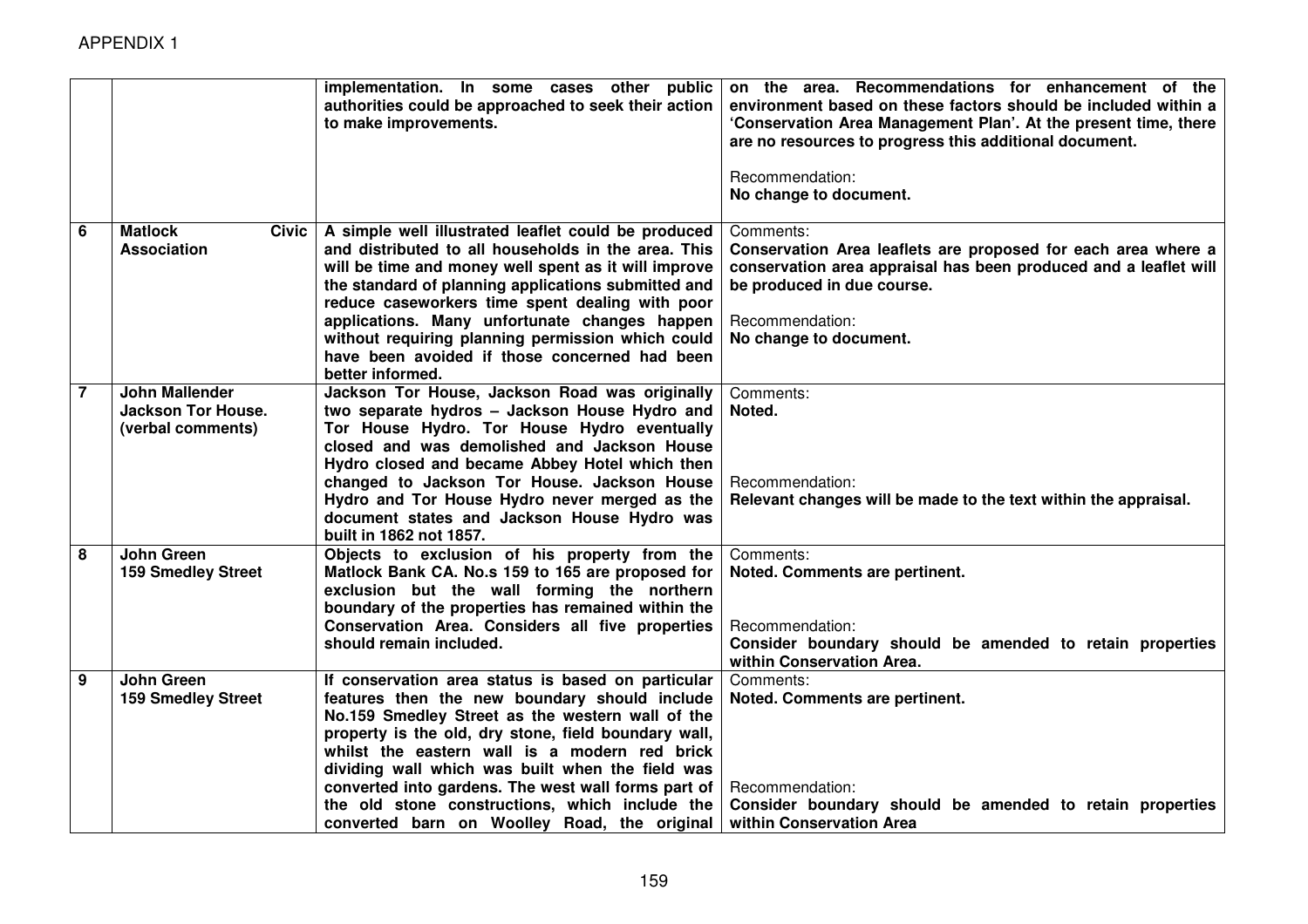|         |                           | farmhouse buildings and the orchard and field<br>boundary walls.                                      |                                                                                      |
|---------|---------------------------|-------------------------------------------------------------------------------------------------------|--------------------------------------------------------------------------------------|
| 10      | <b>John Green</b>         | Considers that the proposed removal of these five                                                     | Comments:                                                                            |
|         | <b>159 Smedley Street</b> | properties conflicts with Department of Environment                                                   | Noted. Comments are pertinent.                                                       |
|         |                           | guidelines 'as it is the quality and interest of the                                                  |                                                                                      |
|         |                           | area rather than that of individual buildings which                                                   |                                                                                      |
|         |                           | should be the prime consideration in identifying                                                      |                                                                                      |
|         |                           | conservation areas' and 'cancellation of designation                                                  |                                                                                      |
|         |                           | should be considered where an area or part of an                                                      |                                                                                      |
|         |                           | area is no longer considered to possess the special                                                   |                                                                                      |
|         |                           | interest which led to its original designation'.                                                      | Recommendation:                                                                      |
|         |                           |                                                                                                       |                                                                                      |
|         |                           | Nothing has changed since the original designation<br>in 1986. Unless criteria for the designation of | Consider boundary should be amended to retain properties<br>within Conservation Area |
|         |                           | Conservation Area status in 1986 has changed, the                                                     |                                                                                      |
|         |                           | properties should remain unaffected.                                                                  |                                                                                      |
| 11      | <b>John Green</b>         |                                                                                                       | Comments:                                                                            |
|         |                           | Properties are not mentioned in the negative or                                                       | <b>Noted</b>                                                                         |
|         | <b>159 Smedley Street</b> | neutral factors within the document, but properties                                                   |                                                                                      |
|         |                           | which are mentioned in the negative or neutral                                                        |                                                                                      |
|         |                           | factors remain within the conservation area. The                                                      |                                                                                      |
|         |                           | appraisal mentions key views are visible between                                                      |                                                                                      |
|         |                           | the houses. For this reason alone, the area should                                                    | Recommendation:                                                                      |
|         |                           | remain within the conservation area, as planning                                                      | Consider boundary should be amended to retain properties                             |
|         |                           | applications which affect these views would be                                                        | within Conservation Area                                                             |
|         |                           | subject to conservation policies                                                                      |                                                                                      |
| $12 \,$ | John Green                | Considers the report reflects a selective picking of                                                  | Comments:                                                                            |
|         | <b>159 Smedley Street</b> | historical features rather than the quality and                                                       | Noted. Comments are pertinent.                                                       |
|         |                           | interest of the area as a whole. The revisions seem                                                   |                                                                                      |
|         |                           | to recommend only properties on the periphery                                                         |                                                                                      |
|         |                           | which are slightly inconsistent with the reviewers                                                    |                                                                                      |
|         |                           | opinion (or aesthetic taste) whilst ignoring grossly                                                  |                                                                                      |
|         |                           | inconsistent items which are awkward to exclude.                                                      |                                                                                      |
|         |                           | Areas such as Malvern Gardens and the eastern                                                         | Recommendation:                                                                      |
|         |                           | spur of Far Green which consists of brick built                                                       | Consider boundary should be amended to retain properties                             |
|         |                           | housing which is far less in character with the stone                                                 | within Conservation Area                                                             |
|         |                           | build of most of the area including 159 to 165                                                        |                                                                                      |
|         |                           | <b>Smedley Street</b>                                                                                 |                                                                                      |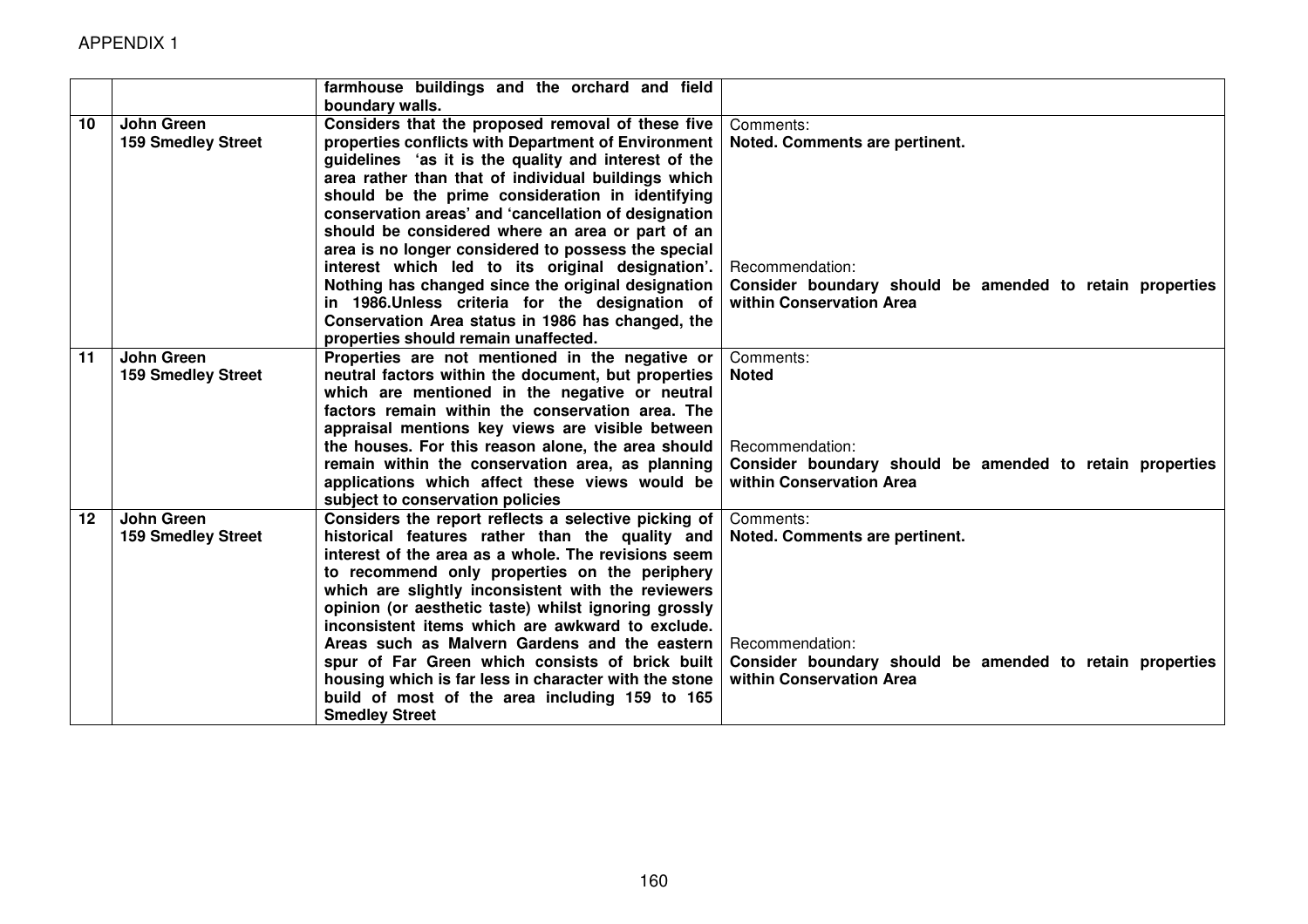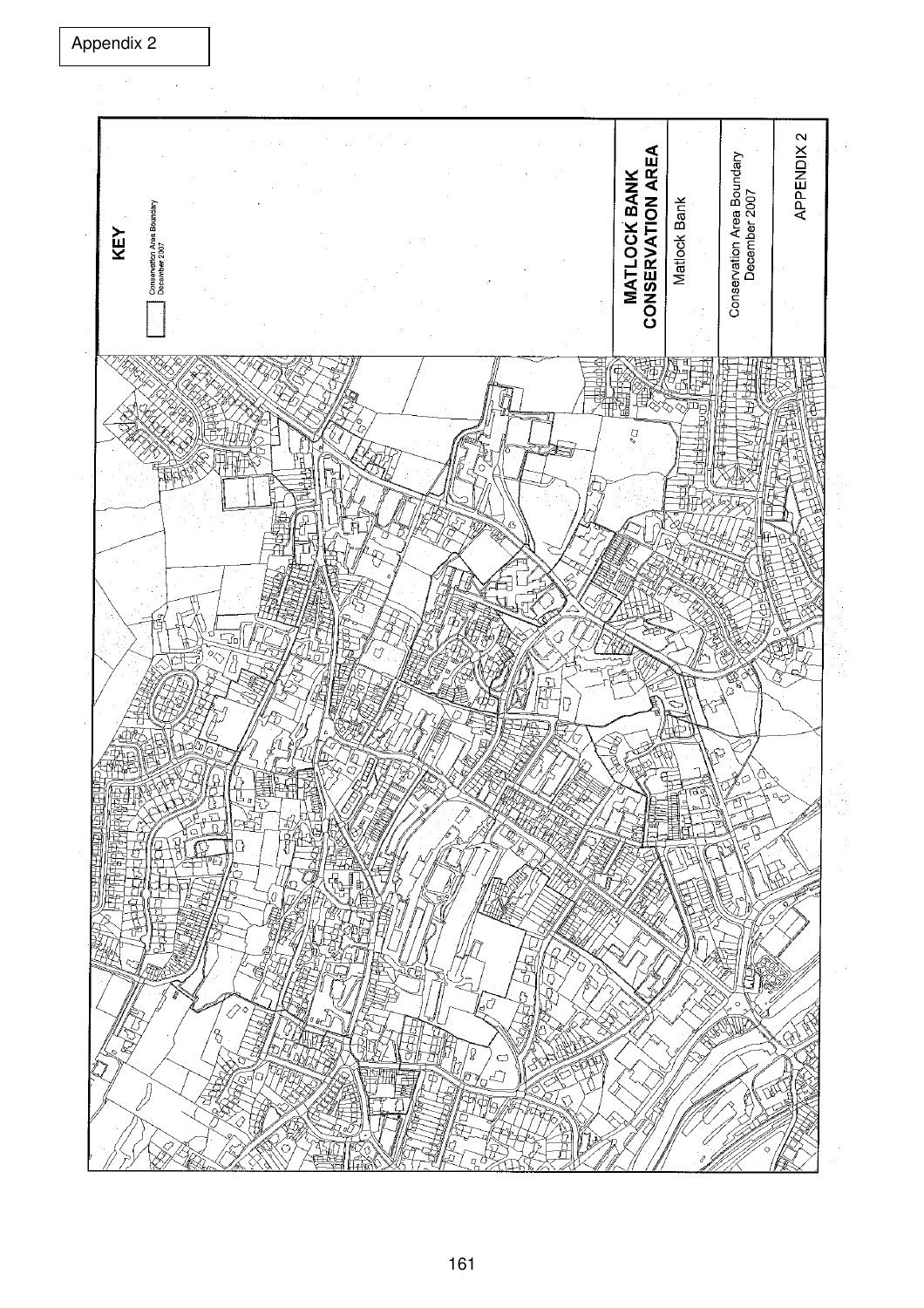Partnership & Regeneration Committee  $-13<sup>th</sup>$  December, 2007



This information is available free of charge in electronic, audio, Braille and large print versions, and in other languages on request.

For assistance in understanding or reading this document or specific information about these Minutes please call Christine Laver on 01629 761300 or e-mail **committee@derbyshiredales.gov.uk**

# **PARTNERSHIP AND REGENERATION COMMITTEE**

**Minutes of a Meeting held on Thursday 13th December, 2007 in the Council Chamber, Town Hall, Matlock at 6.00pm** 

**PRESENT** Councillor Simon Spencer - In the Chair

Councillors David Barker, James Bentley, Mrs. Shirley Buckingham, Ken Bull, Mrs. Tracy Critchlow, David Fearn, Andrew Lewer, Tony Millward, Lewis Rose, OBE, Tony Rosser, Peter Slack, Geoff Stevens and Mrs. Carol Walker.

David Wheatcroft (Chief Executive), Dave Brooks (Head of Planning & Development Services), Peter Bartle (Property Services Manager), Steve Capes (Policy and Research Manager), Paul Wilson (Planning Services Manager) Tanya Shaw (Design and Conservation Officer) and Christine Laver (Committee Administrator)

### **APOLOGIES**

Apologies for absence were received from Councillors Steve Bull, David Chapman, Mrs. Janet Goodison and Andrew McCloy. Councillors Mrs. Shirley Buckingham, Andrew Lewer and Mrs. Carol Walker attended as substitute Members.

## **PLEASE NOTE THAT THIS IS NOT A COMPLETE SET OF MINUTES FOR THIS MEETING AND ONLY CONTAINS INFORMATION RELEVANT TO THE MATLOCK BANK CONSERVATION AREA CHARACTER APPRAISAL**

# **442/07 – CONSERVATION AREA CHARACTER APPRAISAL – MATLOCK BANK**

The Committee considered representations made in respect of the Draft Matlock Bank Conservation Area Character Appraisal, that was approved for consultation on  $26<sup>th</sup>$  July, 2007.

Representations were received from Matlock Civic Association and from two local residents and the substance of these, together with the proposed responses were detailed in an appendix to the report.

Authority was sought for modification of the draft Appraisal, in accordance with the information contained in appendix 1 to the report. In addition it was requested that authority be delegated to the Planning Services Manager to implement the statutory procedures